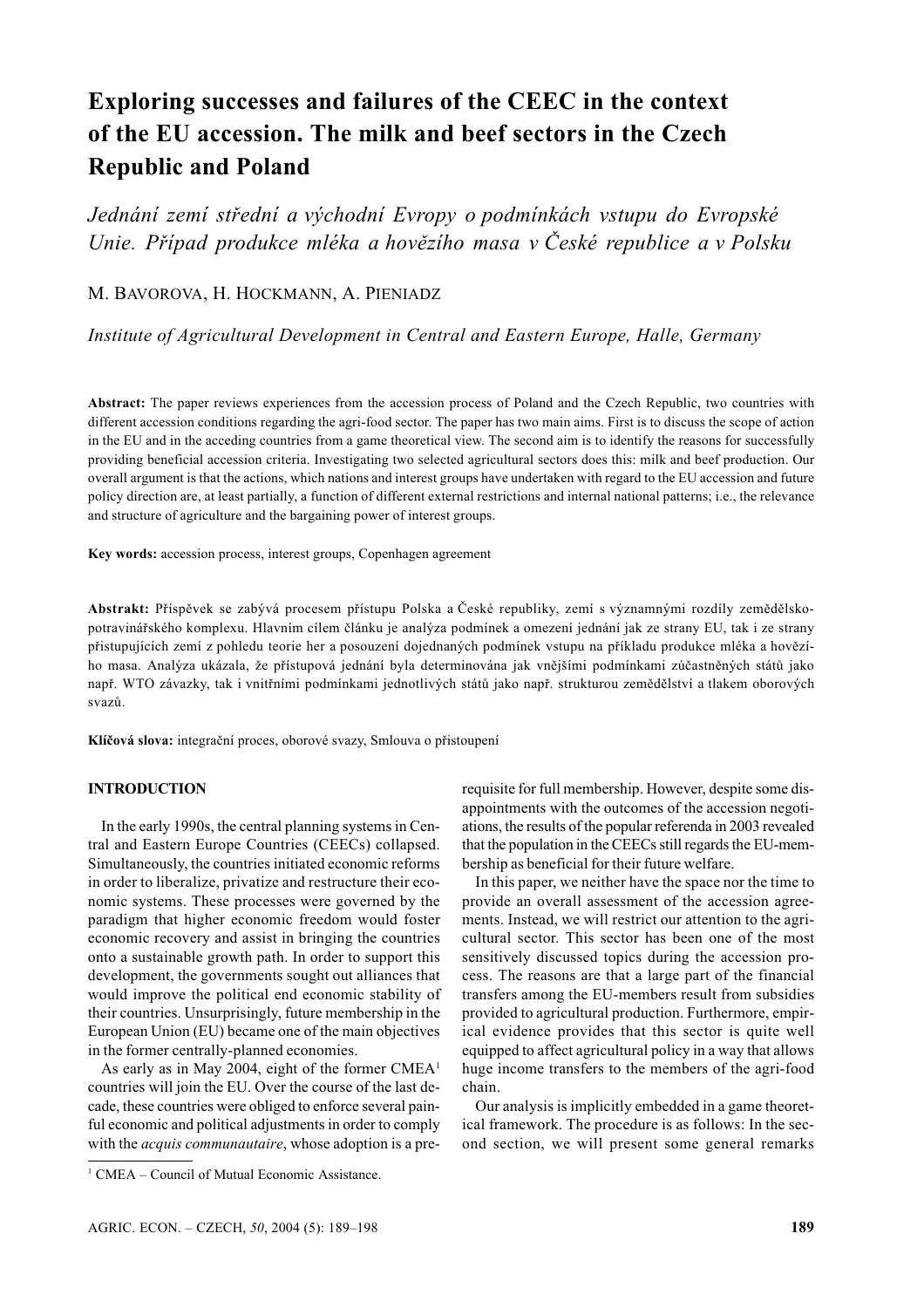regarding the options open to the EU and the acceding countries. These considerations lead to an exploration of the negotiation results, which will be assessed in the third and fourth section. We will concentrate our analysis on the dairy and beef sectors in Poland and the Czech Republic, because those sectors are expected to be heavily influenced by the integration into the EU market. In the last section, the main conclusions are summarized.

# **SCOPE OF ACTION**

#### **The European Union**

The EU has a substantial political and economic interest in enlargement. However, there are at least five restrictions limiting their scope of action. The first restriction concerns the external relations of the EU. In the Agreement on Agriculture, the EU accepted that it must reduce its AMS<sup>2</sup> significantly. In addition, it has agreed to comply with the WTO-rule that the enlargement of a free trade area should not only lead to a relaxation of trade barriers among the members, but should also provide more trade liberalization on the global level.

The second restriction concerns budget constraints. The accelerating increase of expenditures in the 1990s led to fears that enlargement will incur extremely high additional costs. Thus, besides the financial means provided by the pre-accession instruments (PHARE, SAPARD, ISPA), there should be no additional substantial budget requirements. A third restriction, closely connected to the second one, results from the fact that enlargement decisions must be made unanimously. Thus, individual countries possess the possibility to block enlargement decisions. Since the CEEC have a lower GDP per capita than the EU members, and generally place a higher importance on the agricultural sector, implementing the EU structural and agricultural policies in the accession countries would have led to a redirection of financial transfers away from the South European members, towards the new ones, without the former countries expecting any significant benefits from increasing international trade, etc. Furthermore, the historical linkages between the countries on the Southern rim of the EU and the CEECs were relatively weak, so Eastern enlargement was mainly in the interest of the countries in Central and Northern Europe. In order to achieve an agreement, the accession conditions could not result in any financial losses of the Southern European Countries. Thus, additional enlargement costs had to be covered by countries that are in the neighborhood of the candidate countries.<sup>3</sup>

The fourth restriction stresses a political economy argument. It is well recognized that agricultural interest groups are very successful in influencing policy decisions. From the beginning of the accession negotiations. the representatives of the European agri-food chain raised concerns about the future of the European agricultural model. In fact, they did not directly oppose the enlargement process, however, they insisted that enlargement should not weaken the competitiveness of the agri-food chains in the current member states. First, this position is consistent with the requirement the candidate countries had to comply with the *acquis* before being accepted as new members. Second, the interest groups demanded some "stock guarantees" which possibly could have even improved their future competitive position on the CEECs' food markets.

A fifth restriction results from the fact that it would have been a big political mistake to treat the candidates differently. Because of its population, the size of its economy and its central location, Poland had more negotiating leverage than other candidate countries. Accordingly, it could have been expected that Poland would exploit these assets and would be able to negotiate better accession conditions than other CEECs. However, in order to avoid enviousness among the accession countries, the commitments had to be viable for all candidate countries. These considerations also suggest that differences in financial commitments among the countries will only result as long as their reasons correspond to the causes responsible for net transfers in the existing EU.

The arguments discussed so far have described the scope of action of the EU. However, from a game theoretical perspective, a further point has to be addressed. In a multi-player game, there exists the possibility that the strategy spaces of the actors are correlated. Even if the group of accession countries could not be treated homogeneously, this correlation might have led to coalitions among the candidate countries, which may have, in addition, varied with the chapters to be discussed during the accession negotiations. Multilateral negotiations would have led to more complicated decision processes and, since the coalitions could have exercised power, the negotiation position of the EU would be weaker than in a situation with bilateral negotiations and only multilateral consultations. Thus, the EU preferred bilateral negotiations. Since the initiatives for the EU accession stem from the individual CEECs, the EU was also able to implement this strategy.

#### The candidate countries

The negotiation positions of the candidate countries were also affected by external and internal restrictions. The external restrictions resulted from the WTO acces-

<sup>&</sup>lt;sup>2</sup>AMS – Aggregated Measure of Support. This is a measure for the trade-distorting support of agricultural production.

<sup>&</sup>lt;sup>3</sup> In fact, the biggest steps towards an overall agreement were made at the Berlin summit (2000) when Germany accepted the responsibility of providing additional contributions to the EU budget. The agreements reached on the financial aspects respect the ceilings for enlargement-related expenditures set out from 2004–2006 by the European Council in Berlin (2000) as well as the decisions of the Brussels European Council of 24/25 October 2002.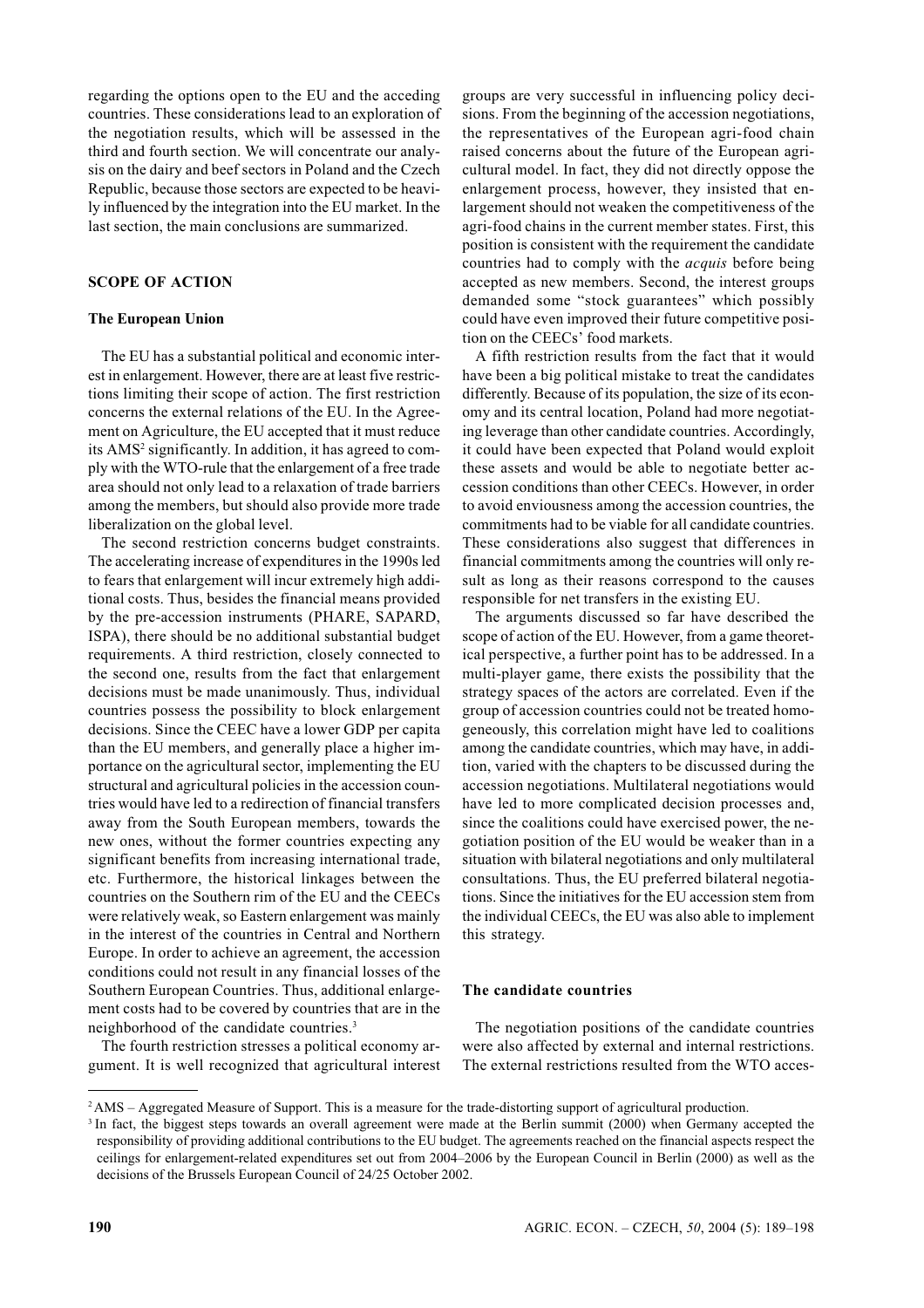sion in the 1990s. Similar to the EU, the CEECs had to commit to special requirements regarding internal support, market access, export subsidies and tariffs.

Contrary to the EU, the internal restrictions resulted from the fact that accession decisions depend not only on the vote in the council of ministers, but were subject to referenda held in the individual applicant countries. Thus, the EU membership was only accepted when the majority of citizens in the individual countries expected to benefit from negotiation results. This suggests that the candidate countries had to deal with the very complex problem of forming public opinion. On the one hand, one could argue that the CEECs faced a rather simple situation since the population had to vote only by majority in favor of the EU membership. On the other hand, however, this argument holds true only in an ideal world without the influence of interest groups, which have gained more bargaining power since when the restructuring and liberalization processes started. Even if their infrastructure and managerial abilities are limited for influencing public opinion, they nevertheless had the advantage that old linkages could be used for consulting and influencing the decision makers' opinions.

#### The role of interest groups in Poland

Two political parties represent agricultural interests in Poland: the Polish People's Party (PSL) and the Self-Defense (SO). The ambition of both parties is to improve the welfare of Polish citizens, especially those in rural areas. Although both parties follow the same priorities, they have relatively conflicting preferences regarding the design of future agricultural policy. The PSL, which can be classified as agrarian-centrist (protectionists and pro state intervention in the economy),<sup>4</sup> was pro EU-integration. On the contrary, the conservative agrarian party SO has been strongly against the alliance with the EU. Consequently, depending on the temporary popularity of the parties, a significant shift in public opinion towards disenchantment with the EU enlargement and exclusionary nationalism was observable in the pre-accession period.

The PSL often lacks credibility and policy convergence within the party. Many voters have blamed the party for having dishonest politicians who place their own interests ahead of the interests of the nation or group to be represented. The decreasing attitude of the Polish citizens towards the EU integration during transition has been a kind of "feed" for the SO party, and the escalation of the demagogic statements against the EU made by the SO have had again a strong influence on public opinion. As a consequence, the PSL has lost voters during transition, whereas the SO has gained them.<sup>5</sup> The debate of SO has often been based on speculation and conjecture. Thus, awareness of the true consequences of accession has been extremely limited and subjective in the SO electorate. This has increased uncertainty among the whole Polish population. Finally, the PSL have been seen as the more representative organization of the agricultural groups in the negotiation process. Despite internal discrepancies, the official position of the PSL regarding negotiations with the EU has been relatively uniform. Different position documents of the PSL were presented to the Polish negotiations committee during the pre-accession period.<sup>6</sup> The party has influenced significantly the negotiation results with regard to direct payments (complements to direct payments funded by national means), support for early retirement, and production quotas as well as measures relating to rural development.

The agricultural interest groups in Poland were organized poorly and their collective action was hardly possible. Since groups whose interests were concentrated would have been better able to influence government than groups whose interests were diffuse (Stigler 1971). it is obvious that the lobbyist and (producer) organizations could not really be influential during the negotiation process. Indeed, the political positions were mainly based on sector analysis<sup>7</sup> provided by a group of experts from Poland, the EU and the World Bank, and the position documents of national political parties.

#### The role of interest groups in the Czech Republic

In the Czech Republic, there has not been any solidly agrarian political party during the transition period. Agricultural interests are generally represented by different producer groups, most of which are associates in the Agrarian Chamber, established in September 1993 by Parliamentary Act No. 301/1992 for the sake of increasing the social participation in Czech agriculture. Because of its legal status, its position differentiates it from other interest groups, which arose on a voluntary basis. The function of the Chamber as an informant of the government was very important in the pre-accession phase. Since the interests of the Chamber and the state were similar (implementation of the CAP), cooperation was well developed. One indicator for this was the participation of the Agrarian Chamber on the elaboration of position document for the Chapter on Agriculture. The position of the Agricultural Chamber was strengthened after the Czech Social Democratic Party, who has similar

<sup>&</sup>lt;sup>4</sup>PSL builds its concepts by giving priority to social objectives. In its opinion, Poland's agricultural system shall be founded on family-owned farms, supplying products to the market and providing their owners with income comparable with the income of city habitant. Small farms shall also be permitted to exist, as they are oriented to self-sufficiency, and absorb some of the unemployed. <sup>5</sup> PSL-elections in 1993: 15.4%; 1997: 7.3%; 2001: 9.0%; SO-elections in 1997: 0.1%; 2001: 10.2%.

<sup>&</sup>lt;sup>6</sup>The PSL should have had a greater influence on the negotiation results than the SO, since the chairman of the PSL was a member of the negotiations committee. The chairman of the SO was an observer during the negotiations.

<sup>&</sup>lt;sup>7</sup>The first strategic paper was prepared as early as in 1990 in Poland.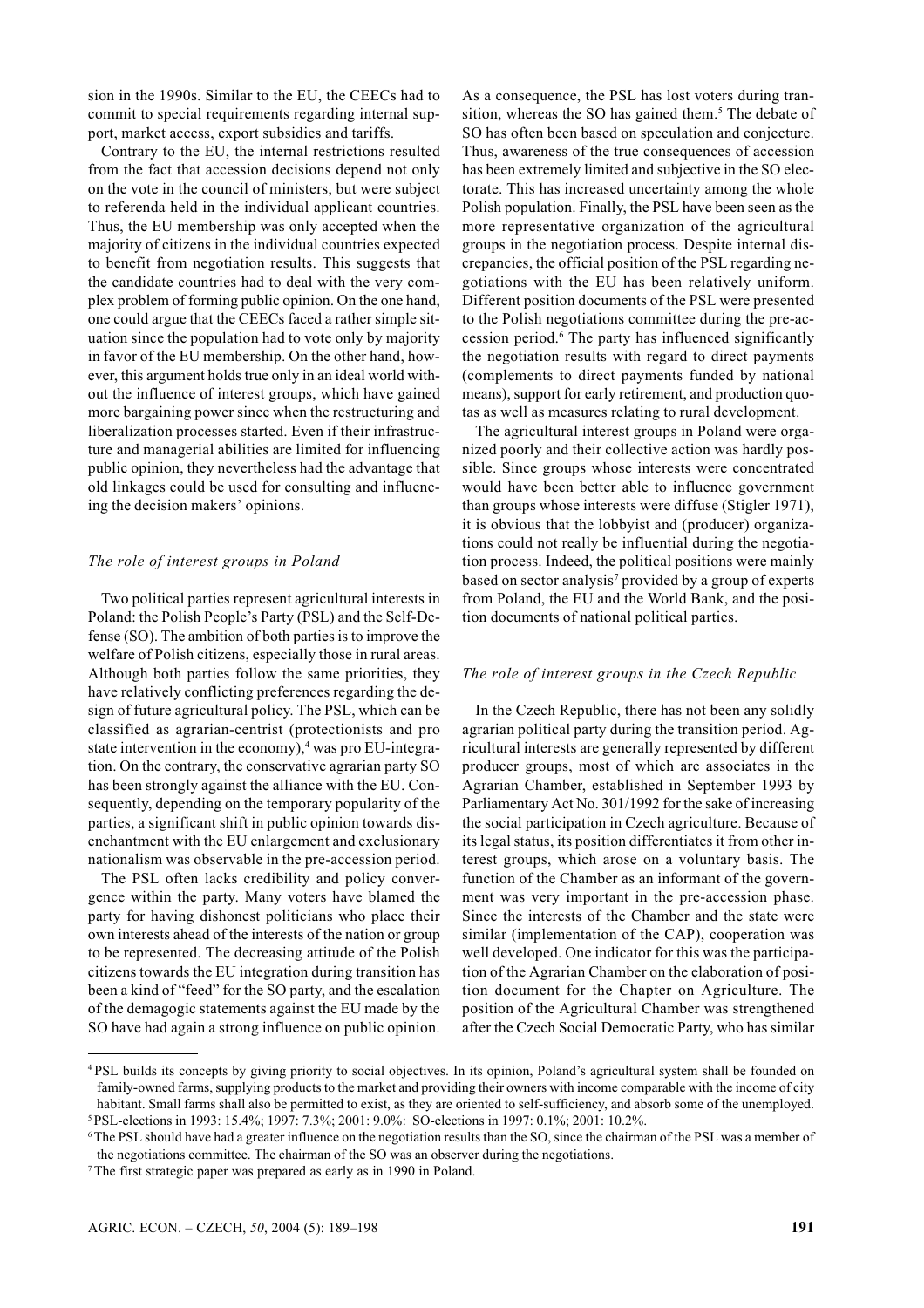views on agriculture as the Chamber, won the election in 1998. The chair of the Agriculture Association, which is a member of the Agrarian Chamber, became Minister of Agriculture.

The above considerations suggest that agrarian interest groups played a relevant role during the negotiation process by influencing public opinion and the decisions of policy-makers in both investigated countries. However, whereas in Poland the agricultural interests have been represented by political parties, in the Czech Republic, agrarian interest groups have played a crucial role. Thus, differences in agricultural and structural policies and measures, and hence in the allocation of budgetary expenditure could be expected. Despite some conflicts regarding agriculture and rural policy between different interest groups and parties in Poland, all of them shared common concerns relating the well being of rural areas. Consequently, during the negotiations more weight was put on assisting rural development than on agriculture. On the contrary, in the Czech Republic, supporting agricultural production, i.e. in the form of market-related measures (expenditure) was the key aspect of its policy direction during the negotiations.

In order to understand the different policy directions. and consequently the negotiation results, we have first to compare the features of the agricultural sectors in the investigated countries.

# The relevance of the agricultural sector

In Poland, as well as in the Czech Republic, agriculture has only a relatively small share in GDP. However, employment in agriculture and the share of rural population is much more pronounced in Poland than in the Czech Republic (Table 1). In fact, the high occupation in Polish agriculture reflects a high latent unemployment, which is expected to be revealed after the EU-accession. The rising unemployment in rural areas is likely to remain an economic pressure and to continue to be an important policy challenge in Poland. These figures provide a first explanation of the differences in policy direction between the investigated countries (Table 1).

In the Czech Republic, animal production is slightly more important than in Poland. In addition, milk and beef output have a higher share of agricultural GDP. However, these data may only partly explain the different financial support to the sectors and the results of the negotiation agreement in a political economy context. The reasons become clearer when the different production structures in the respective countries are taken into account.

In 2002, there were 935 000 farm holdings engaged in cattle production in Poland; 84% of them owned between 1–9 cattle, where as only 1% of the holdings had stocks greater than 50 cattle.<sup>8</sup> According to structural features,

Table 1. Characteristics of the agricultural sectors in the investigated countries

|                                      | EU   | Poland | Czech<br>Republic |
|--------------------------------------|------|--------|-------------------|
| Share of agriculture on GDP          | 2.1  | 4.6    | 3.8               |
| Agricultural occupation $(\%)$       | 4.3  | 29.9   | 4.5               |
| Rural population $(\%)$              |      | 38     | 29                |
| Share of animals                     |      |        |                   |
| in agricultural production           | 43   | 48     | 53                |
| $-$ milk production $(\%)$           | 14.3 | 15.4   | 16.0              |
| $-$ beef production $(\%)$           | 8.9  | 3.4    | 7.4               |
| $\%$ $\mathrm{PSE}_{\mathrm{total}}$ | 35   | 10     | 17                |
| $\%$ $\mathrm{PSE}_{\mathrm{milk}}$  | 40   | 11     | 19                |
| $%$ $PSE_{\text{beef and}}$ veel     | 91   | -80    | 31                |

Note: PSE = Producer Support Estimate. An indicator of the annual monetary value of gross transfers from consumers and tax payers to agriculture, expressed as percentage of gross farm receipts.

Sources: BMVEL (2002); CSE (2002), GUS (2002), OECD  $(2002)$ , ZMP  $(2003)$ 

the average farm size is the lowest in Poland when compared to all other acceding countries. Larger stocks can be found in Polish co-operatives, farms leased from the state, or in a few, specialized private enterprises. However, the share of cattle held by those legal persons is still very low and corresponds to 6%. The greatest part of the cattle stock (94%) is held by private family-based farms (natural person). In Polish milk production, almost 100% of the milk cows are kept by peasant milk holdings. This agricultural structure causes considerable organizational problems not only for the efficiency and productivity of the agri-food chain, but also for the diffusion of information from the producer to the decision-makers. Poland will only be competitive in the extended EU if it goes through intense structural change towards larger farms. This would only be possible when agricultural labor demand increases, which in turn would require a higher accentuation of rural policies in comparison to structurepreserving income transfers to agriculture.

On the contrary, in the Czech Republic large-scale farms dominate. The ownership forms in the Czech agriculture are also diametrically different: 80% of the cattle stock belongs to different legal entities, whereas almost half of them are held in agricultural co-operatives. The trend towards larger and fewer farms in the Czech Republic means that the consolidated producers can gain additional articulation power, and hence better influence political decisions.

One consequence of the structural features is that, in general, the support level of agriculture as expressed in PSE, is slightly higher in the Czech Republic than in Po-

<sup>&</sup>lt;sup>8</sup> For example, the corresponding figures for Germany are 17% and 43%, respectively. The average holding size corresponds to 67 cattle in Germany, whereas an average farm in Poland holds 1.9 cattle (GUS 2003, BMVEL 2002).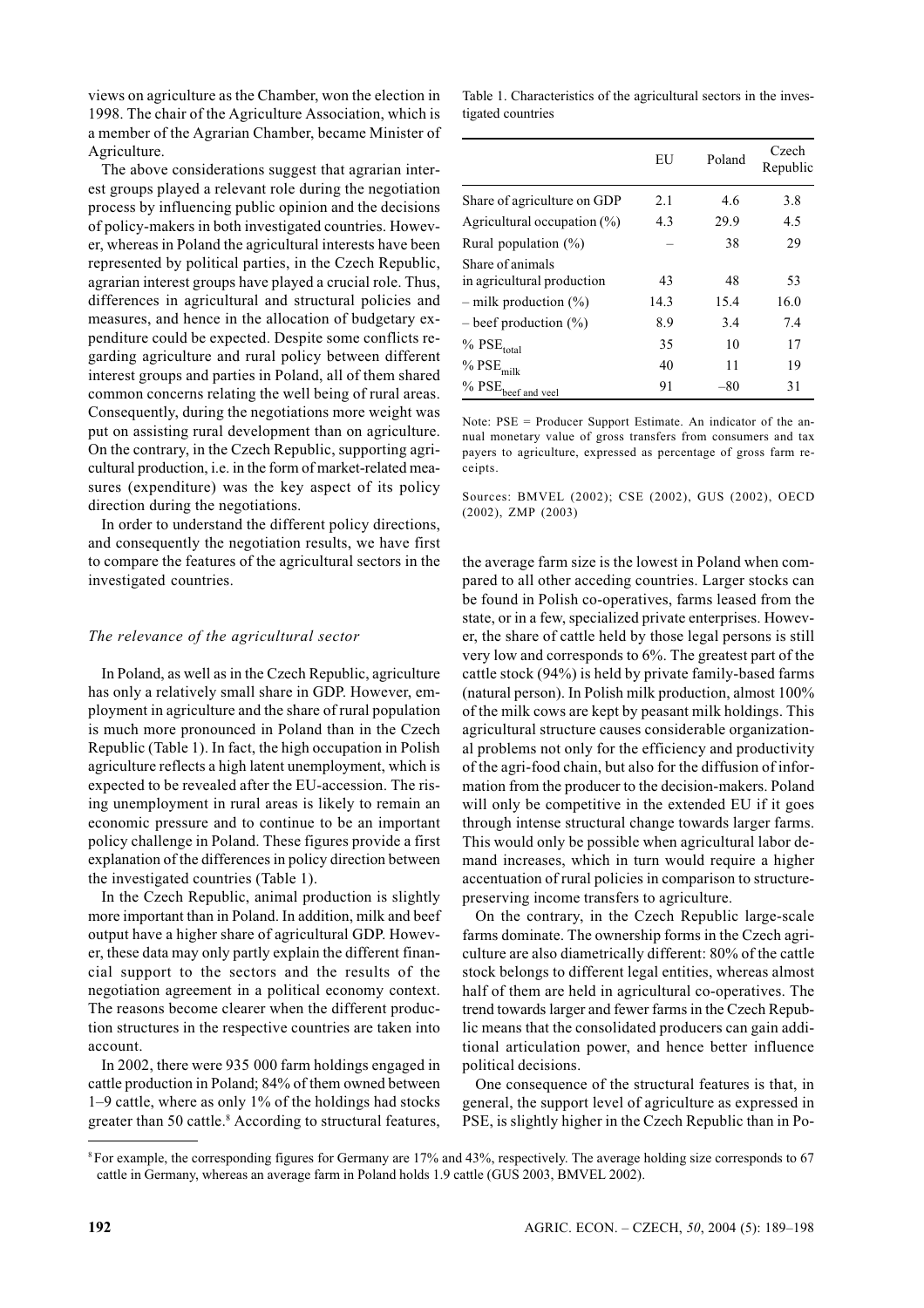land. Furthermore, in Poland beef production is not supported, but taxed. This is an indicator that beef production is not only of minor importance for Poland's agriculture, but also that the producers have difficulties organizing them. In fact, beef production is often a byproduct of milk production. Low specialization and high structural fragmentation cause Polish beef producers to have only limited influence on agricultural groups. On the contrary, Czech agriculture is characterized by large holdings with an advanced specialization. Thus, it can be expected that milk and beef processor interest groups have been formed and work effectively in political decision-making processes.

## THE COPENHAGEN AGREEMENT: GENERAL **FINANCIAL ISSUES**

The accession negotiations between the EU and six applicant countries, among others Poland and the Czech Republic, started on 31 March 1998, and were closed in December 2002. The whole process could be divided into two parts: (1) screening tasks involved in adopting the *acquis communautaire*, and (2) negotiations. The screening process began in April 1998. For this purpose, the acquis communautaire were divided into 31 chapters. After the screening period, each applicant country had to draw up its position on each of those chapters to engage in negotiations.

In June 2003, EU Finance Commissioner Schreyer presented a first draft of the EU household 2004. According to estimates, the total budget should increase, despite the enlargement in May 2004, by only 3.3% compared to the previous year. The maximum appropriations for agriculture for the new members from 2004-2006 should be 9 792 Mill. Euro. 47% of the appropriations are expected to be allocated to Poland and 11% to the Czech Republic.

Table 2 provides an overview about the expected net position of the new EU-members from 2004–2006. A first observation is that net financial transfers to all accession countries are positive. Thus, the initial concerns of some countries, especially the Czech Republic, of becoming net payers were accounted for in the negotiations process. The EU responded to these concerns by allowing for compensation payments, which are intended to guarantee that the net position of the new members will be positive during the transitional period.

In order to get a more accurate view on the negotiation results, we compared the net transfers in relation to GDP. The figures show that there is a strong negative correlation between per capita income and net transfers in percent of GDP. Thus, similar to the existing EU, the poor countries receive relatively more than the richer ones. Furthermore, the numbers confirm our expectation that no country would be able to negotiate special arrangements, which would raise it above the level of other accession countries.

The information in Table 2 also indicates that at least during the transition period, the accession countries will be treated differently than the countries in the current EU. First, with accession, the new members have to fulfill their entire financial obligations regarding the EU budget. However, possible transfers from the EU budget are restricted, insofar as the accession countries are not fully embedded in the system of the EU agricultural and structural policies. This asymmetry of obligations and rights means that the new members will receive relatively low net transfers when compared to the poorer countries in the existing EU, such as Portugal, Spain and Greece. Those countries receive about 2.8%, 3.5% and 1.5%, respectively, of their GDP from the EU budget. These figures are comparable to those of the accession countries; however, their average GDP per capita is about 50% higher than in Central and Eastern Europe.

However, it is still unsure whether some countries could absorb all of the theoretically available resources, especially during the very first years of membership. Thus, it is very likely that the true payments will be much

| Country        | GNP/ $\epsilon$ cap. | Net position (million $\epsilon$ ) |      |      | Net position $(\%$ GNP) |      |      |  |
|----------------|----------------------|------------------------------------|------|------|-------------------------|------|------|--|
|                | 2004                 | 2004                               | 2005 | 2006 | 2004                    | 2005 | 2006 |  |
| Latvia         | 3 7 1 3              | 195                                | 295  | 341  | 1.93                    | 2.81 | 3.12 |  |
| Lithuania      | 4 1 4 0              | 299                                | 483  | 570  | 1.28                    | 2.83 | 3.21 |  |
| Poland         | 4596                 | 1 4 0 4                            | 2614 | 2979 | 0.60                    | 1.08 | 1.18 |  |
| Estonia        | 5 0 3 9              | 125                                | 179  | 200  | 1.61                    | 2.23 | 2.39 |  |
| Slovakia       | 5621                 | 173                                | 297  | 361  | 0.56                    | 0.92 | 1.08 |  |
| Hungary        | 6 7 7 6              | 270                                | 490  | 614  | 0.37                    | 0.64 | 0.78 |  |
| Czech Republic | 6862                 | 178                                | 293  | 307  | 0.20                    | 0.31 | 0.32 |  |
| Malta          | 10748                | 26                                 | 53   | 53   | 0.56                    | 1.08 | 1.03 |  |
| Slovenia       | 12 5 3 2             | 80                                 | 82   | 82   | 0.29                    | 0.29 | 0.28 |  |
| Cyprus         | 14976                | 27                                 | 31   | 31   | 0.21                    | 0.24 | 0.23 |  |

Table 2. Net position of the new EU Member States

Source: EU Commission (2002) cited by Mayhew (2003)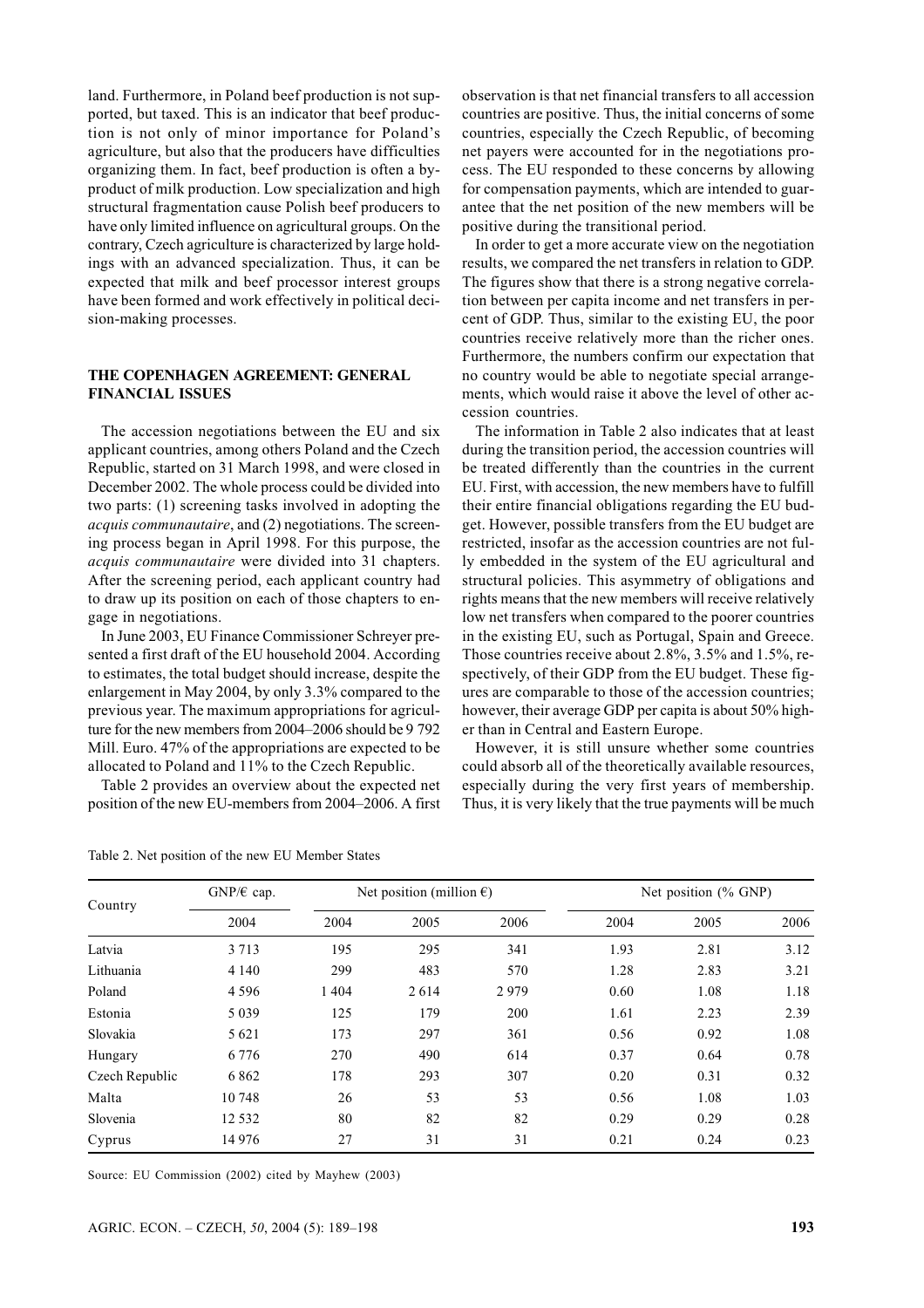lower regarding different (infra)structural constrains of the individual countries.

# **PAYMENTS TO AGRICULTURE**

### **General considerations**

In December 1999, Poland and the Czech Republic submitted a position document on chapter "Agriculture" to the European Commission, which includes country-specific expectations regarding the conditions of their EU membership. In June 2000, the Common Position of the EU followed.<sup>9</sup> Some very important and difficult negotiation issues between Poland, as well as the Czech Republic and the EU, concerned direct payments. production quotas and premiums for animal husbandry and slaughtering, as well regulations during the transitional period until 2006. There were many sessions and technical meetings held in order to solve problems, which arose during the negotiations; the final reconciliation of interests came on 13 December 2002 in Copenhagen.

Table 3 provides an overview of the negotiated payments and the importance of transfers related to agriculture and structural funds. At first glance, it is astonishing that the share of agricultural payments on the total transfers from the EU budget is lower in Poland than in the Czech Republic. The higher importance of the agricultural sector in Poland in terms of labor force and rural population suggests that Poland should have received a higher agricultural share. However, the inconsistency disappears when comparing the share of transfers allocated to structural actions. Since the unfavorable structure of the rural areas in Poland is expected to have negative repercussions on achieving necessary structural change in the agricultural sector, Poland decided to allocate more assigned EU funding to structural funds. A large part of them are foreseen as supporting (indirectly) the Polish agri-food chain. These measures are supposed to accompany and complement the funds assigned explicitly to agriculture, and thus to contribute to achieving the policy's objectives in Poland: improving the well being of rural areas. For this reason, a national development program has been created; it provides support for investments in agricultural holdings, improvements of management, production and marketing of agricultural products, education, farm advisory and extension services, as well as the encouragement of young farmers. These measures will be financed by the EAGGF Guidance and are expected to accelerate the modernization of agricultural holdings and food-processing firms and to improve their competitiveness. Because of the character of these funds, the Poles interpret them as directly associated with agriculture, which is a slightly different interpretation from that of the EU.

Figure 1 shows the components of the purely agricultural expenditure provided to the investigated countries. Due to national priorities, the applicant countries were given some flexibility in allocating the assigned funds to different agri-food areas. Poland has disposed of approximately 48% of them to rural development and 52% to market-related payments (market measures, direct payments). The corresponding figures for the Czech Republic are 37% and 63%, respectively. Since the Polish national priorities are to improve the market efficiency of the agri-food sector and the conditions for economic activities and job creation, it is not surprising that the majority of the agricultural payments has also been assigned to rural development measures. These measures will be funded by the EAGGF Guarantee Section<sup>10</sup> and include support for early retirement, less-favored areas, agri-environment and afforestation. Certain rural development measures have been adapted or created in order to better reflect the requirements of the new member states in the first years of accession (2004–2006). For example, there is support for semi-subsistence farms undergoing restructuring<sup>11</sup>, as well as specific measures to

|                |                                       | 2004 | 2005    | 2006    |
|----------------|---------------------------------------|------|---------|---------|
| Czech Republic | total transfers (million $\epsilon$ ) | 801  | 1 2 5 5 | 1 2 9 4 |
|                | agriculture $(\%)$                    | 12   | 31      | 37      |
|                | structural fund $(\% )$               | 21   | 28      | 33      |
| Poland         | total transfers (million $\epsilon$ ) | 2983 | 5 0 6 8 | 5498    |
|                | agriculture $(\%)$                    | 14   | 30      | 35      |
|                | structural fund $(\% )$               | 29   | 35      | 38      |
|                |                                       |      |         |         |

Table 3. Total transfers from the EU budget and share of expenditure for agricultural and structural actions in 1999 prices

Source: EU Commission, cited by Mayhew (2003)

<sup>&</sup>lt;sup>9</sup> Agriculture negotiations with the accession countries took place based on the existing CAP rules. One of the main interests of the EU was establishing production quotas and subsidy entitlements so as to avoid market surpluses in the extended EU-25. Hence, the quotas proposed by the EU lay much below the countries' requests, especially in the case of the Polish milk quota.

<sup>&</sup>lt;sup>10</sup> European Agricultural Guidance and Guarantee Fund (EAGGF).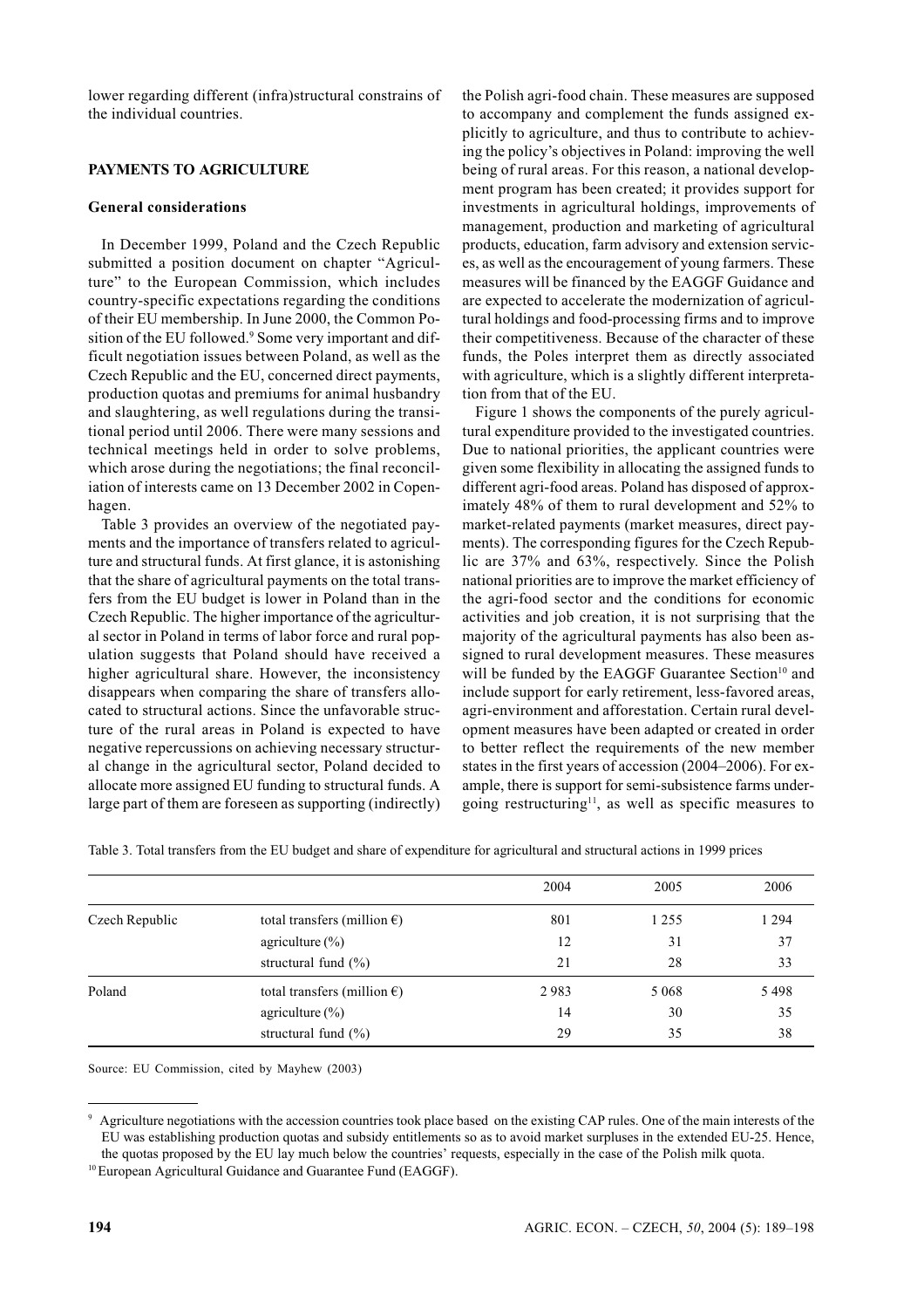

**ED** Direct payments ■ Market measures ■ Rural development

Figure 1. EU financial assistance provided to Poland and the Czech Republic for agriculture (in %)

assist farmers in meeting the EU standards (CR (EC) No. 1257/1999: EU 2003, chapter IXa).

Further financial support of agriculture will be possible through a partial integration of the CEEC farmers into the direct payment system of the Community. The calculation of the direct area payments in the new EU members follows the principle of the EU-15. Hence, it is based on the average base area and yield, and thus regionally differentiated. In the new EU members, the regional base areas have been established as the average number of hectares within a region, down to arable crops during the three-year period of 1997–2001. Consequently, in the Czech Republic, the national base areas correspond to about 2.25 million ha and reference yields to 4.20 t/ha. The corresponding figures for Poland are 9.45 million ha and  $3.00$  t/ha.

Direct payments will start, however, at a lower level than in the EU-15: at 25% in 2004, 30% in 2005 and 35% in 2006, and thereafter increase by 10 percentage points each year to reach 100% of the applicable EU-level by 2013 (EU 2003b). As a consequence of that regulation. many of the farmers in the new members states are afraid of distortions of competition resulting from different support levels between regions.

Additionally, complementary to direct payments funded under the EAGGF, as a temporary and specially tailored provision, support may be granted to farmers eligible for complementary national direct payments or aid during the 2004–2006 period only (2004: 36%; 2005: 39%; 2006: 42%). Furthermore, new EU members have the possibility of complementing direct payments with national means. However, the overall support granted to a farmer in all acceding countries is generally restricted to 55%, 60% and 65% of the EU level, respectively.

The EU has provided candidate countries with the opportunity of selecting between the simplified and the standard system of direct payments as applicable in the current EU. Both investigated countries have chosen the simplified system in order to grant their farmers the CAP direct payments during a limited period in the form of a decoupled area payment, expressed in  $\epsilon$ /ha. The minimum size of eligible area per holding for which payments may be requested corresponds to 0.3ha. However, Poland has decided to set the minimum size at a higher level, which is 1 ha (MRiRW/ARiMR 2003).

These considerations suggest that the distribution of the assigned EU-funds to different agri-food areas has been shaped by their relevance to the national economy. The different allocation results between the investigated countries also provide empirical evidence that economic and political power is interrelated: In Poland, political parties represented agricultural interests. Besides agriculture, these parties also act for the rural population, and thus, this group is relatively well represented in the political decision-making process. On the contrary, in the Czech Republic there is a close relation between political decision-makers and well-organized agricultural producer groups. Thus, agricultural producers are expected to benefit more from the negotiation agreement than other groups.

#### Payments related to animal production

Some of the negotiation issues are presented in Table 4. When comparing the figures for requests and results, the usual pattern of the negotiation process could be observed: converging with the position of the negotiating partner. However, the EU-proposal is much closer in terms of the negotiation result than are the respective countryspecific requests. Thus, the commitment to be undertaken by the accession countries seems to be larger than were the concessions of the EU.

<sup>&</sup>lt;sup>11</sup>"Semi-subsistence farms" mean farms, which primarily produce for their own consumption, but also market a proportion of their output. The amount for that specific measure in the new Member States shall correspond to a maximum of 1 000 Euro per farm/ per year, and a maximum of 1 250 in the case of Poland (EU 2003b).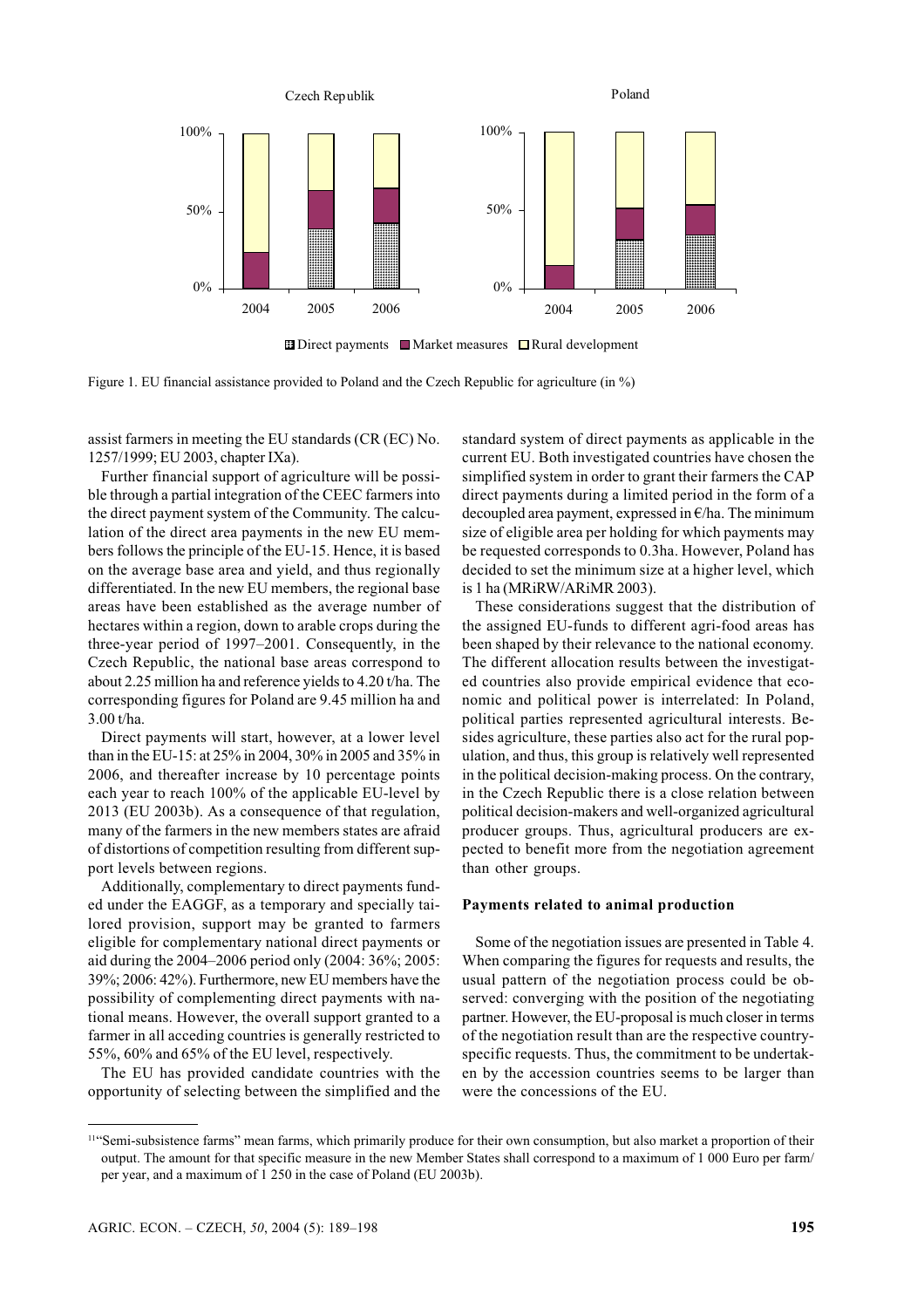|                                  | Czech Republic                                                       |             |        | Poland |            |             |        |
|----------------------------------|----------------------------------------------------------------------|-------------|--------|--------|------------|-------------|--------|
| Issue                            | CR-request                                                           | EU-proposal | result |        | PL-request | EU-proposal | result |
|                                  | as percent of CR-reality in 2001<br>as percent of PL-reality in 2001 |             |        |        |            |             |        |
| Milk quota $a$ )                 | 119                                                                  | 96          | 105    |        | 163        | 105         | 111    |
| Premiums                         |                                                                      |             |        |        |            |             |        |
| Special beef premium             | 146                                                                  | 113         | 117    |        | 147        | 57          | 62     |
| Suckler cows                     | 280                                                                  | 64          | 110    |        | 157        | 47          | 34     |
| Sheep $b$ )                      | 144                                                                  | 49          | 74     |        | 304        | 154         | 142    |
| Cattle (slaughter) <sup>c)</sup> | 138                                                                  | 99          | 113    |        | 151        | 152         | 136    |
| Calves (slaughter)               | 656                                                                  | 899         | 137    |        | 101        | 119         | 83     |

Table 4. Comparison between requests of two acceding countries and the EU proposals in percent of the production level

Source: Euroskop (2003), EU (2003b), GUS (2002), MSZ (1999), SAEPR/FAPA (2002)

Notes: a)The negotiated results regarding milk quota include the restructuring reserve for 2006; the reality refers to the total market production of milk, not to the total farm production; b) Individual rights to ewe and goat premium, c) Adult cattle: bulls, steers, cows and heifers.

An interesting result appears while comparing the relation between the requests and the results and the levels of actual agricultural production. Table 4 shows that the requests of both countries were, on average, onethird higher than animal production in 2001. This high discrepancy can only be partly explained by the incentive of extracting as much as possible from the EU-budget. Rather, the difference has to be seen as a consequence of the ongoing consolidation process of agricultural production. After the beginning of liberalization and restructuring, the countries experienced a drastic drop of farm output. Combined with the milk sector, beef is an area where the CEECs have seen the most significant reductions during the 1990s. Only in recent years has a significant trend towards the full utilization of animal production capacities been observed. Taking the example of the number of cattle stock, the production level in 2000–2002 refers to 45% in the Czech Republic and 60% in Poland while comparing the production level from 1989-1992. The persistent difference between current agricultural production and output that began in the late 1980s is an indicator that the build up of animal production is not yet finished. In principle, it can be assumed that when the negotiated result is larger than agricultural production, the EU Commission accepted the effects of the consolidation processes. For the Czech Republic, this is the case for almost all products except sheep. However, a very diversified picture results for Poland. Continued interaction and technical meetings during negotiations between Poland and the EU have allowed compromises to be worked out among them. The reconciliation process has lead to negotiated agreements strongly different from those originally proposed. In many cases, the final negotiated results are even lower than the EU-proposals. For example, while Poland is expected to increase its milk production during the next years, it must also decrease its livestock significantly.

The issue of milk quotas was of special economic and social importance for Poland. The EU proposed a wholesale quota (7 026 Mill. t), which was lower than the current deliveries to dairies. Since the self-consumption of raw milk in Poland is expected to decline in the coming years, Poland applied for the possibility to transform released direct sales into the wholesale quota. Therefore Poland, during the last informal negotiation session, applied for the basic quota of 11 Mill. tons (10 500 000 t wholesale quota and 450 000 direct sale quota) plus the restructuring reserve of 416 126 t. However, the EU did not agree to the proposal. One result of the Polish initiative was that the distribution of the total quantity between deliveries and directs sales will probably be reviewed based on 2003 figures. Furthermore, special restructuring reserve quantities have been established for all 8 of the applicant countries. This reserve can be released as from 1 April 2006 to the extent that the on-farm consumption of milk and milk products in each of these countries has decreased (i.e. since 2000 for the Czech Republic and Poland). Poland has negotiated the highest quantities regarding the reserve quantities  $(60\% \text{ of the total reserve given to the application})$ countries).

The negotiation results reflect the particular circumstances of the agricultural sectors in both countries. We have provided some detailed information about the reason why the countries have enjoyed various levels of success regarding income transfers to animal production. The higher importance of animal production in the Czech Republic than in Poland can only partly explain the different results in the political economy context. The comparatively better negotiation results, especially in the beef sector, could be explained by the Czech Republic having a much better agricultural structure than Poland, and hence the possibility to organize interest groups and to transfer the producer requests to the decision-makers.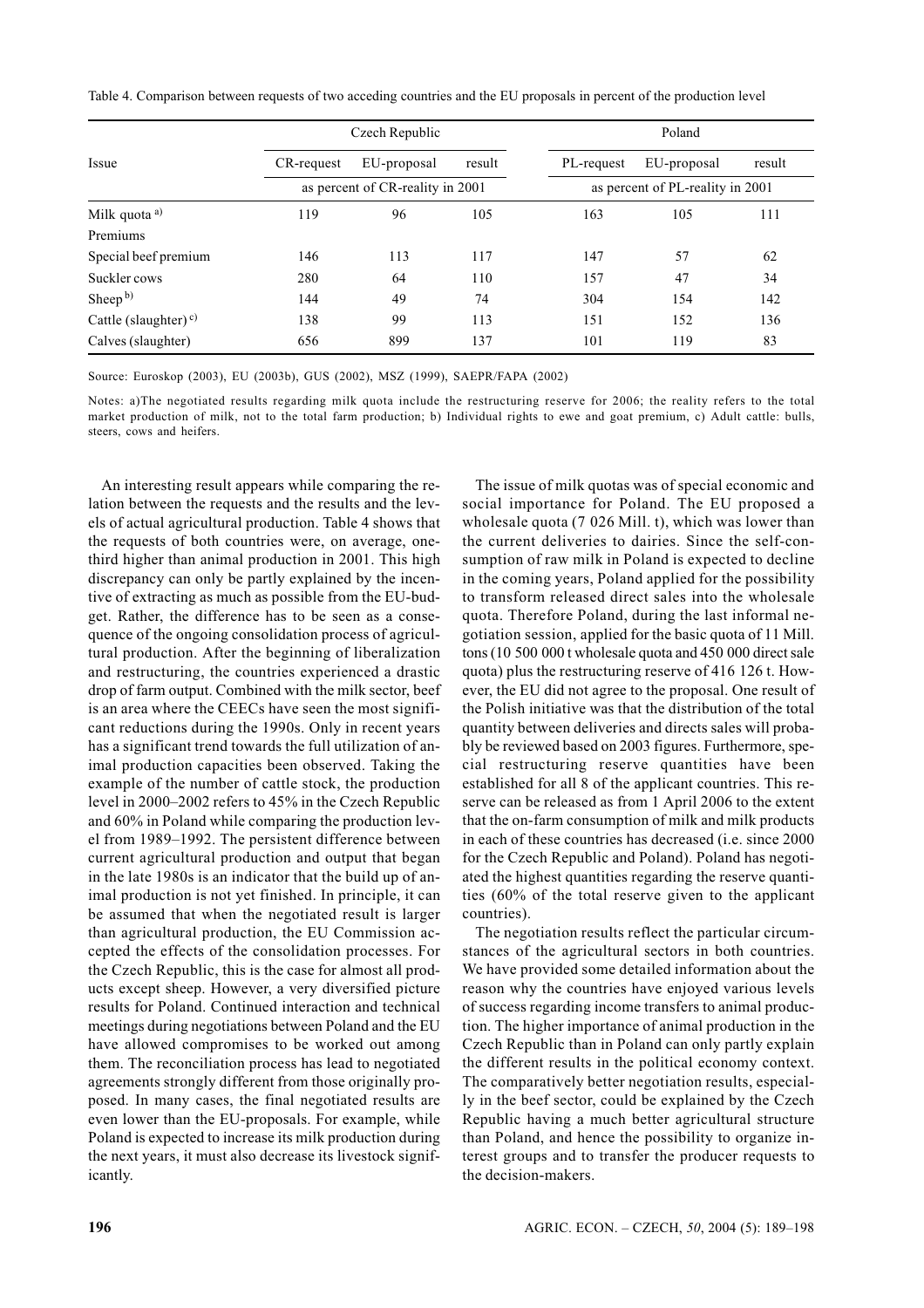#### **CONCLUSIONS**

When exploring the successes and failures of the CEEC regarding the EU accession, different external and internal restrictions, which the EU and the acceding countries had to face during the negotiation process, should be considered. The most important external restriction limiting the scope of action concerns compliance with the WTO-rules. For example, the EU has to move from market support towards a policy enhancing rural development. Furthermore, the decision process of the EU was strongly dominated by internal considerations regarding the EU-budget and the principle of unanimity by decision-making. At the same time, the realms of party politics at the domestic level were rarely free of the EU issues. The agrarian interest groups and lobbyists in the established EU-members acquired greater bargaining power in the multilateral framework than did those in the CEECs. However, because of the necessary acceptance of the majority of the national population (referenda), the interest groups in the CEECs could not have been neglected during the negotiations. In Poland, political parties represented agricultural interest. Besides agriculture, these parties also act for the rural population, and thus, this group has been relatively well represented in the political decision-making process. The high fragmentation and low specialization of the Polish beef and milk producers has caused these producers to have only a limited influence on the decision-making process. On the contrary, in the Czech Republic there is a close relation between political decision-makers and agricultural producer groups. Moreover, agriculture is characterized by large holdings with advanced specialization. Therefore, agricultural producers have a greater bargaining power and benefited more from the negotiation agreements than other groups in the Czech Republic.

In summary, the different national patterns (agriculture, interest groups) have determined the shape of the negotiation results in agriculture and structural policies. Accordingly, supporting rural development has gained important budgetary components in Poland, whereas in the Czech Republic the assistance of agricultural production dominates the planned budgetary expenditure. The different allocation results of the EU-commitments among the agri-food areas within the investigated countries also provide empirical evidence that economic and political power is interrelated.

Due to closed negotiations, all acceding countries will benefit from the EU integration in terms of net position. The efforts of the CEECs to influence the policy direction of the EU can be seen as an example of the attractive power that a large regional organization can have. Furthermore, there is empirical evidence that within that group, the poor countries receive relatively more net transfers than the richer ones, which is a common principle in the EU. These findings confirm our opinion that no country would be able to negotiate special arrangements, which would raise it above the level of the others. Nevertheless, although the net position of the acceding countries tends to be positive in the very first years of the EUmembership, they will be treated differently than the members in the current EU. An asymmetry between financial obligations and rights relating to only a partial integration in the CAP (i.e. direct payment) will cause much lower net transfers than those to the poorest countries in the EU-15. In this context, the negotiation success of the CEECs could be questioned.

The CAP led to over-production of dairy and meat products. These surpluses are dumped on world markets using costly export subsidies. The new EU-members were originally expected to absorb the overproduction of the EU-15. This policy direction shaped the negotiating strategy of the EU-15 regarding production limits, in particular for milk. At the same time, the milk sector is of major importance for most of the CEECs and the single most important commodity contributing to agricultural income. Consequently, production quotas were the most difficult negotiation issues between Poland, as well as the Czech Republic, and the EU.

With regard to the negotiation results, both countries still have space to expand the production of most agricultural goods. Thus, rising consumer incomes, and following, an over-proportional demand increase is expected to lead, over the next few years, to a position where all applicant countries may become net importers of animal products. All candidate countries as a group were net exporters of milk products in the 1990s. Within that group, Poland was also the main net exporter of beef. It is expected that after the EU-accession, Poland especially will become a net importer of both product groups in the medium-term. The Czech Republic will probably remain a net exporter with regard to milk products, though exports will follow a declining trend. Moreover, high external tariffs will restrict imports of the new EU-members to those from the old EU countries. From this point of view, the advantages of integration with the CAP are relatively low for both investigated countries.

The milk and beef markets belong to the most highly regulated in the EU. Since the financial support level of the producers in those sectors is much higher than in the acceding countries, the new EU-members can expect a stabilization of the beef and milk production and an improvement of incomes in those sectors. However, the settled production limits will induce further structural changes towards further consolidation, and hence to market exit of small and inefficient farms. This is more likely to be the case in Poland than in the Czech Republic. Nevertheless, much of the future direction of structural change, especially in Poland, is less dependent on milk/beef market policies than on the economic and social developments in rural areas. High unemployment and poverty are very likely to hamper structural change in the milk and beef sectors, even if the CAP will provide incentives to market production. Thus, allocating the great part of the assigned EU-funds to the measures supporting rural development actions should have been seen as an appropriate political decision in Poland.